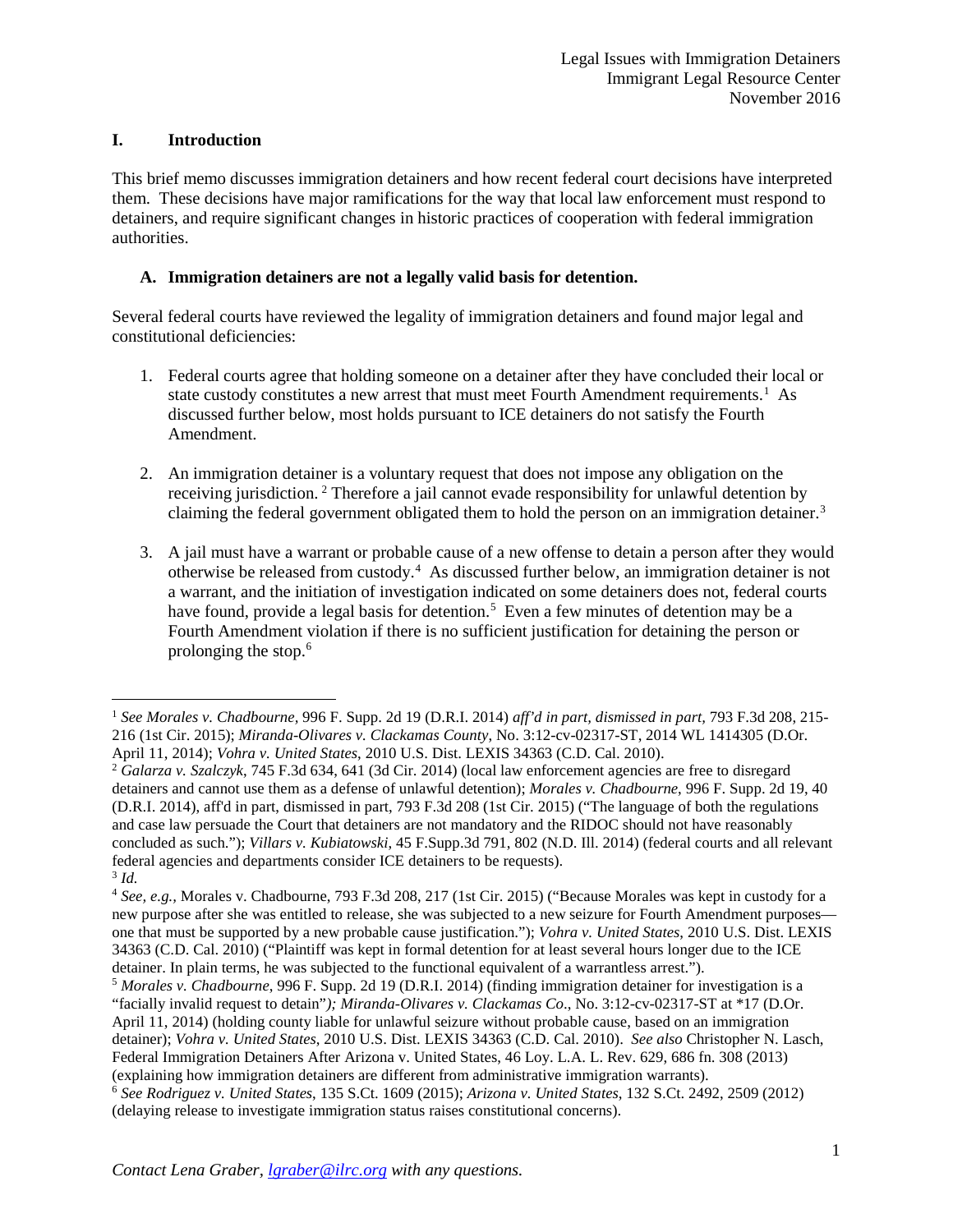- 4. The Northern District of Illinois has ruled that detainers issued out of the Chicago Field Office (covering at least six states and sometimes more) because they exceed ICE's own statutory arrest authority, although a request for a stay of the order revoking all the detainers has been filed, pending an appeal.<sup>[7](#page-1-0)</sup> This holding so far only applies to the Chicago Field Office, but its analysis is national, so any jail holding people on ICE detainers is risking liability for that detention.
- 5. Local jails and sheriffs have been held liable for unlawful detention and violation of the detainee's Fourth Amendment rights because of unlawful detention based on ICE holds. [8](#page-1-1) Moreover, many jails have been held liable or forced to settle with U.S. citizens that they unlawfully held on immigration detainers.<sup>[9](#page-1-2)</sup>

### **B. As a new arrest, detention on ICE detainers implicates other fundamental constitutional and statutory requirements arising from the Fourth Amendment.**

Arrests for suspected violations of federal immigration law, which include detention in a local jail based on an ICE detainer, must meet Fourth Amendment requirements.<sup>[10](#page-1-3)</sup> Because holding someone on an immigration detainer beyond their release date is a new arrest, the various requirements of the Fourth Amendment apply. This includes the requirement of probable cause or a warrant issued by a neutral magistrate, and in the case of a warrantless arrest, the requirement that the detainee be brought before a neutral magistrate within 48 hours of arrest.<sup>[11](#page-1-4)</sup> In addition, the Immigration and Nationality Act provides warrantless civil immigration arrest authority to immigration officials only when the individual is likely to escape before a warrant can be obtained.<sup>12</sup> ICE detainers fail to meet most or all of these basic requirements.

## 1. Detainer is not a Warrant and Lacks Sufficient Probable Cause

In 2015, ICE changed its detainer forms because of the above court decisions, adding language regarding probable cause to the new I-247D form. Whether the boilerplate checkboxes claiming probable cause can meet the standard of "particularized suspicion" that is central to the Fourth Amendment is still in

<span id="page-1-0"></span><sup>&</sup>lt;sup>7</sup> Jimenez-Moreno v. Napolitano, No. 1:11-cv-05452, Docket Entry 230 at 16-17 (N.D. Ill. Sept. 30, 2016).<br><sup>8</sup> Miranda-Olivares v. Clackamas Co., No. 3:12-cv-02317-ST (D.Or. April 11, 2014) (holding county liable for

<span id="page-1-1"></span>unlawful detention based solely on an immigration detainer). *See also Harvey v. City of New York*, No. 07-0343 (E.D.N.Y. *filed* Jan. 16, 2007) (settled for money damages); *Cacho v. Gusman,* No. 11-0225 (E.D. La. *filed* February 2, 2011) (same); *Quezada v. Mink*, No. 10-0879 (D. Co. *filed* Apr. 21, 2010) (same); *Ramos-Macario v. Jones*, No. 10-0813 (M.D. Tenn. *filed* Aug. 30, 2010) (same). 9 *See, e.g., Galarza v. Szalczyk*, No. 10-06815 \*10 (E.D. Pa. *filed* Sept. 28 2012)*, Mendoza v. Osterberg*, 2014 WL

<span id="page-1-2"></span><sup>3784141 (</sup>District of Nebraska, 2014); *Castillo v. Swarski*, No. C08-5683 (W.D.Wa. Nov. 13, 2008); *Wiltshire v. United States*, Nos. 09-4745, 09-5787 (E.D. Pa. Oct. 16, 2009); *Jimenez v. United States*, No. 11-1582 (S.D. Ind. filed Nov. 30, 2011).

<span id="page-1-3"></span><sup>10</sup> *See Morales v. Chadbourne*, 793 F.3d 208, 215 (1st Cir. 2015) ("It was thus clearly established well before [plaintiff] was detained in 2009 [on an immigration detainer] that immigration stops and arrests were subject to the same Fourth Amendment requirements that apply to other stops and arrests . . ."). *See also United States v. Brignoni-Ponce*, 422 U.S. 873, 886 (1975) (Fourth Amendment applies to immigration stops); *Uroza v. Salt Lake Cnty.*, No. 11-cv-713, 2013 WL 653968, at \*6 (D. Utah Feb. 21, 2013) ("The proposition that immigration enforcement agents need probable cause to arrest pursuant to 8 U.S.C. § 1357(a)(2) and in accordance with the Fourth Amendment has been established in the Tenth Circuit since 1969."). <sup>11</sup> See, e.g., Gerstein v. Pugh, 420 U.S. 103, 116 n. 18, 117 (1975).

<span id="page-1-4"></span>

<span id="page-1-5"></span><sup>11</sup> *See, e.g.*, *Gerstein v. Pugh*, 420 U.S. 103, 116 n. 18, 117 (1975). 12 8 U.S.C. § 1357(a); *Arizona v. United States*, 132 S.Ct. 2492, 2505-07 (2012).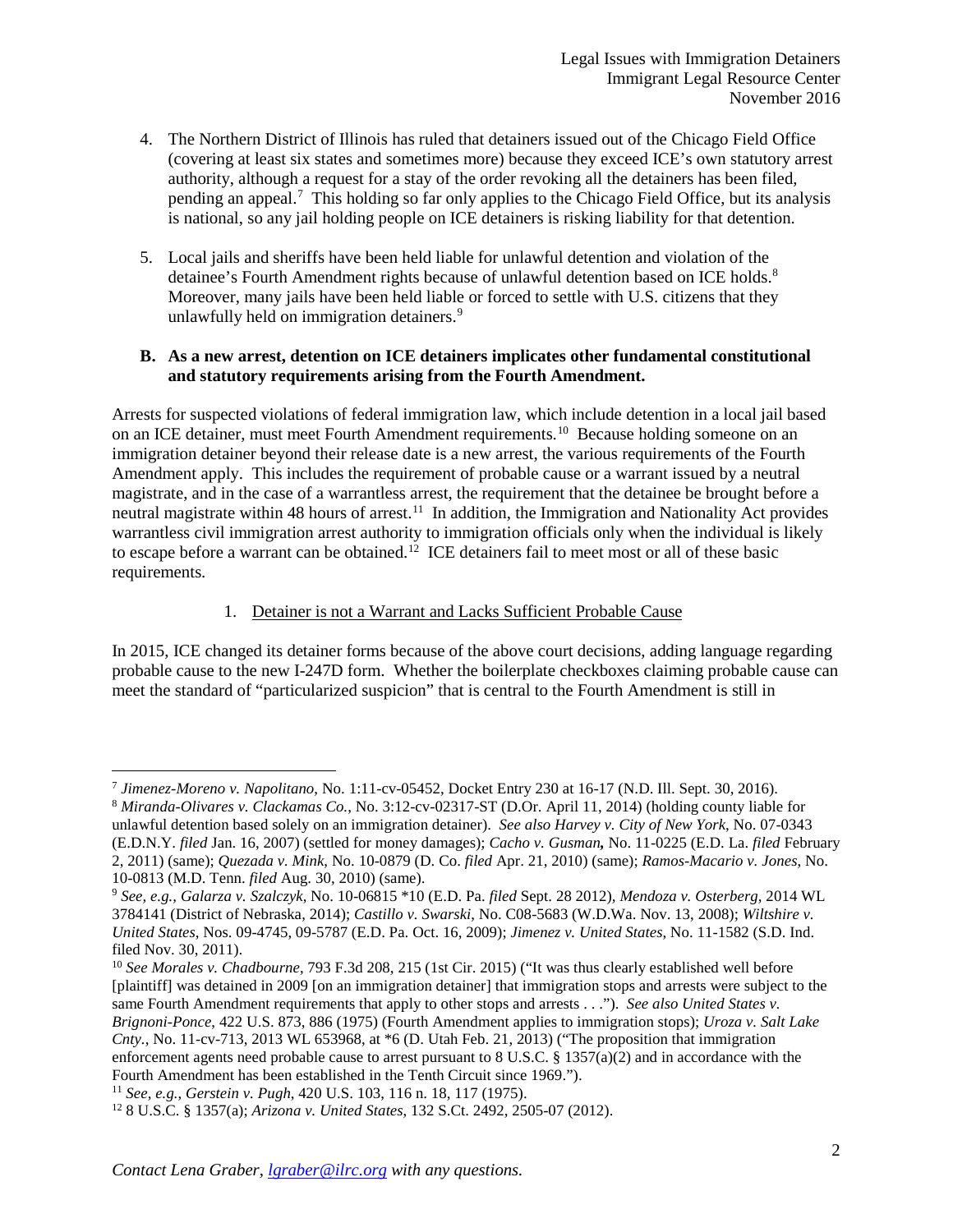question.<sup>13</sup> ICE officials have admitted in recent depositions that ICE has not changed its procedures for determining if or when to issue a detainer.<sup>[14](#page-2-1)</sup>

Certainly there is still no procedure under which a detainer is based on oath or affirmation and reviewed by a neutral magistrate, as is required under the Fourth Amendment to issue a valid warrant.<sup>15</sup> Therefore, immigration detainers are still not warrants, and any detention based on an immigration detainer is a warrantless arrest.<sup>[16](#page-2-3)</sup> And warrantless arrest authority is limited by both immigration law and the Fourth Amendment.

### 2. Fourth Amendment Requires Review by a Neutral Magistrate

Bedrock Constitutional principles require that a person arrested without a warrant must be brought before a judge or neutral magistrate within 48 hours.[17](#page-2-4) There is no reason that individuals subjected to warrantless arrest based on an immigration detainer would be different.<sup>[18](#page-2-5)</sup> But currently both local agencies and ICE fail to obtain any neutral review of these arrests. Local jails make the arrest and then merely transfer the person to a different enforcement agency: ICE. ICE brings arrested immigrants into its own custody and provides no hearing to review the basis for arrest before a neutral adjudicator of any kind. Rather than a judge, another ICE officer conducts an "examination" of the arrestee, and decides whether to continue to detain the person.<sup>19</sup>

Supreme Court precedent clearly requires an independent or neutral evaluation, not merely a different officer or agency.<sup>[20](#page-2-7)</sup> Therefore, local jails who arrest people on immigration detainers without bringing

brought without unnecessary delay before an immigration adjudicator for a probable cause hearing).<br><sup>18</sup> See Buquer v. Indianapolis, 797 F. Supp. 2d 905, 918-19 (S.D. Ind. 2011) (preliminary injunction), affirmed in

<span id="page-2-0"></span> <sup>13</sup> *Maryland v. Pringle*, 540 U.S. 366, 371 (2003). *See also Vohra*, 2010 U.S. Dist. LEXIS 34363 at \*29 (doubting that an admission of foreign birth and lack of database results showing legal status amounted to probable cause for immigration arrest). 14 *Gonzalez v. ICE*, No. 12-09012 (C.D. Cal. *filed* July 10, 2013), Deposition of Marc Rapp, Mar. 10, 2016, p. 109.

<span id="page-2-2"></span><span id="page-2-1"></span><sup>&</sup>lt;sup>15</sup> U.S. CONST. amend. IV (". . . no Warrants shall issue, but upon probable cause, supported by Oath or

affirmation, and particularly describing the place to be searched, and the persons or things to be seized."); *Gerstein* 

<span id="page-2-3"></span>*v. Pugh*, 420 U.S. 103, 116 n. 18, 117 (1975). 16 *See Morales,* 996 F. Supp. 2d at 39; *Miranda-Olivares*, No. 3:12-cv-02317-ST at \*29; *Vohra*, 2010 U.S. Dist.

<span id="page-2-4"></span><sup>&</sup>lt;sup>17</sup> *Gerstein v. Pugh*, 420 U.S. 103, 116 n. 18, 117 (1975); *County of Riverside v. McLaughlin,* 500 U.S. 44, 56 (1991). *See also Arias v. Rogers*, 676 F.2d 1139, 1142-43 (7th Cir. 1982) (finding, pursuant to 8 U.S.C. §  $1357(a)(2)$  and the Fourth Amendment, that subsequent to a warrantless immigration arrest, an arrestee must be

<span id="page-2-5"></span>*Buquer*, No. 1:11-cv-00708, 2013 WL 1332158, at \*10 (permanently enjoining Indiana state law that allowed local jails to detain based on immigration holds, finding that it violates the Fourth Amendment because, among other reasons, "[t]here is no mention of any requirement that the arrested person be brought forthwith before a judge for consideration of detention or release.").

<span id="page-2-6"></span><sup>&</sup>lt;sup>19</sup> 8 C.F.R. § 287.3(a). Immigration judges have authority to grant bond, but not to review the basis for the arrest in the manner of a probable cause hearing, or even to review a written statement from ICE about the basis for arrest. Immigration judges do not issue or review immigration detainers.

<span id="page-2-7"></span><sup>20</sup> *Gerstein,* 420 U.S. at 114; *Shadwick v. City of Tampa*, 407 U.S. 345, 348 (1972) ("[S]omeone independent of the police and prosecution must determine probable cause."); *Coolidge v. New Hampshire*, 403 U.S. 443 (1971). *See also Lopez v. City of Chicago*, 464 F.3d 711, 718 (7th Cir. 2006) ("[W]hether the arresting officer opts to obtain a warrant in advance or present a person arrested without a warrant for a prompt after-the-fact *Gerstein* hearing, the Fourth Amendment requires a *judicial* determination of probable cause."); *Crane v. Texas*, 759 F.2d 412, 422 (5th Cir. 1985) (finding Dallas County's capias warrant procedures invalid for lack of issuance "after a determination by a neutral magistrate of probable cause").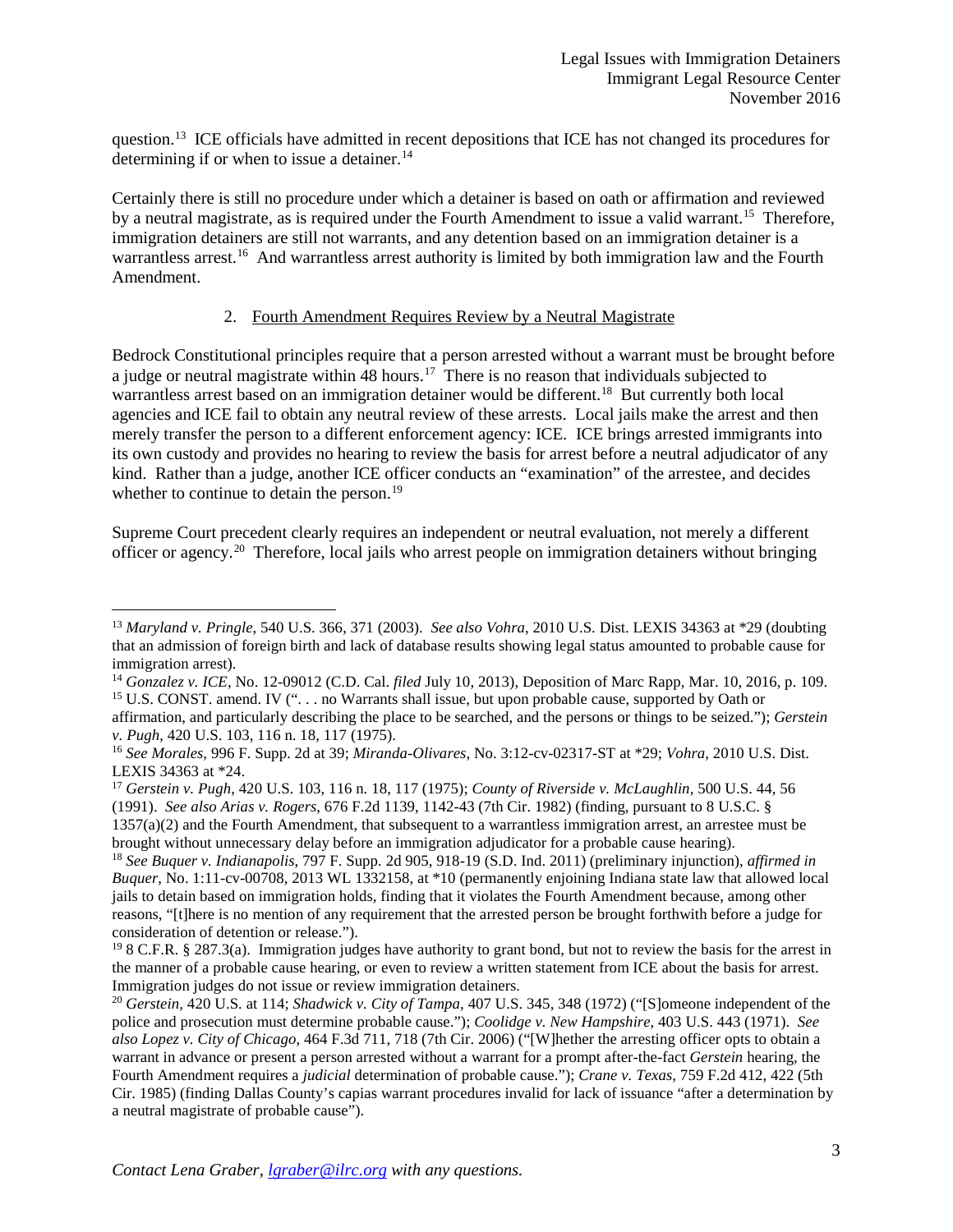them before a judge appear to be violating the inmates' Fourth Amendment rights. It is also doubtful that ICE's own procedures pass Constitutional muster.<sup>[21](#page-3-0)</sup>

#### 3. Detainer Exceeds Statutory Arrest Authority

Arrest on a detainer without a warrant exceeds the statutory arrest authority in the Immigration and Nationality Act.[22](#page-3-1) In *Jimenez-Moreno v. Napolitano*, the Northern District of Illinois found: "The bottom line is that, because immigration officers make no determination whatsoever that the subject of a detainer is likely to escape upon release before a warrant can be obtained, ICE's issuance of detainers that seek to detain individuals without a warrant goes beyond its statutory authority to make warrantless arrests under 8 U.S.C. § 1357(a)(2)."[23](#page-3-2)

The INA provides that "[a]ny officer or employee of the Service authorized under regulations prescribed by the Attorney General shall have power without warrant— to arrest any alien in the United States, if he has reason to believe<sup>24</sup> that the alien so arrested is in the United States in violation of any such law or regulation *and is likely to escape before a warrant can be obtained for his arrest.*"[25](#page-3-4) This requirement of a determination of the risk of escape is not just verbiage. The Supreme Court held officers to this constraint in *Arizona v. United States*, finding that Arizona's enforcement statute was preempted because it purported to give Arizona law enforcement unlimited warrantless arrest authority, exceeding ICE's own warrantless arrest authority, which is limited to situations when there is a likelihood of escape before a warrant can be obtained.<sup>26</sup>

Therefore, under the INA, ICE may only make warrantless arrests when (1) it has probable cause for the arrest and (2) it has determined the subject "is likely to escape before a warrant can be obtained for his arrest."<sup>[27](#page-3-6)</sup> A person detained in a jail is not likely to escape before a warrant can be obtained.<sup>28</sup> They cannot go anywhere. Thus arresting such a person without a warrant exceeds the statutory requirements

<span id="page-3-0"></span> $^{21}$  *Id.* 

<span id="page-3-1"></span><sup>22</sup> *Jimenez-Moreno v. Napolitano*, No. 1:11-cv-05452, Docket Entry 230 at 16-17 (N.D. Ill. Sept. 30, 2016) (ruling that all detainers issued out of the Chicago Field Office are invalid) (stay pending appeal filed Oct. 26, 2016). <sup>23</sup> *Id.* at 15-16.

<span id="page-3-3"></span><span id="page-3-2"></span> $24$  Federal courts agree the "reason to believe" in the immigration statutes is the same standard as "probable cause." *Morales v. Chadbourne*, 793 F.3d at 216 (citing cases).<br><sup>25</sup> 8 U.S.C. § 1357(a)(2) (emphasis added).

<span id="page-3-5"></span><span id="page-3-4"></span><sup>&</sup>lt;sup>26</sup> Arizona, 132 S.Ct. at 2505-07. (If no federal warrant has been issued, . . . [ICE] officers have more limited authority.").

<span id="page-3-7"></span><span id="page-3-6"></span><sup>27</sup> 8 U.S.C. § 1357(a)(2)"). *See e.g., Jimenez-Moreno v. Napolitano*, No. 1:11-cv-05452 at 2 (holding ICE detainers invalid for exceeding ICE's statutory authority because there was no determination of likelihood of escape); *De La Paz v. Coy*, 786 F.3d 367, 376 (5th Cir. 2015) ("[E]ven if an agent has reasonable belief, before making an arrest, there must also be "a likelihood of the person escaping before a warrant can be obtained for his arrest."); *United States v. Cantu*, 519 F.2d 494, 496-97 (7th Cir. 1975) (holding that the statutory requirement of likelihood of escape in 8 U.S.C. § 1357 "is always seriously applied"); *Mountain High Knitting, Inc. v. Reno*, 51 F.3d 216, 218 (9th Cir. 1995) (holding that the statute requires an individualized determination of flight risk); *Westover v. Reno*, 202 F.3d 475, 479-80 (1st Cir. 2000) (commenting that an immigration arrest was "in direct violation" of  $\S 1357(a)(2)$ because "[w]hile INS agents may have had probable cause to arrest Westover by the time they took her into custody, there is no evidence that Westover was likely to escape before a warrant could be obtained for her arrest"). <sup>28</sup> *Jimenez-Moreno v. Napolitano*, No. 1:11-cv-05452 at 12-13 ("[I]t goes without saying that a potentially removable alien who is in the custody of an LEA is not likely to evade detention by ICE during the period of custody. Nor can it be the case that, simply by being potentially removable, an alien must be deemed to be likely to evade detention by ICE.")